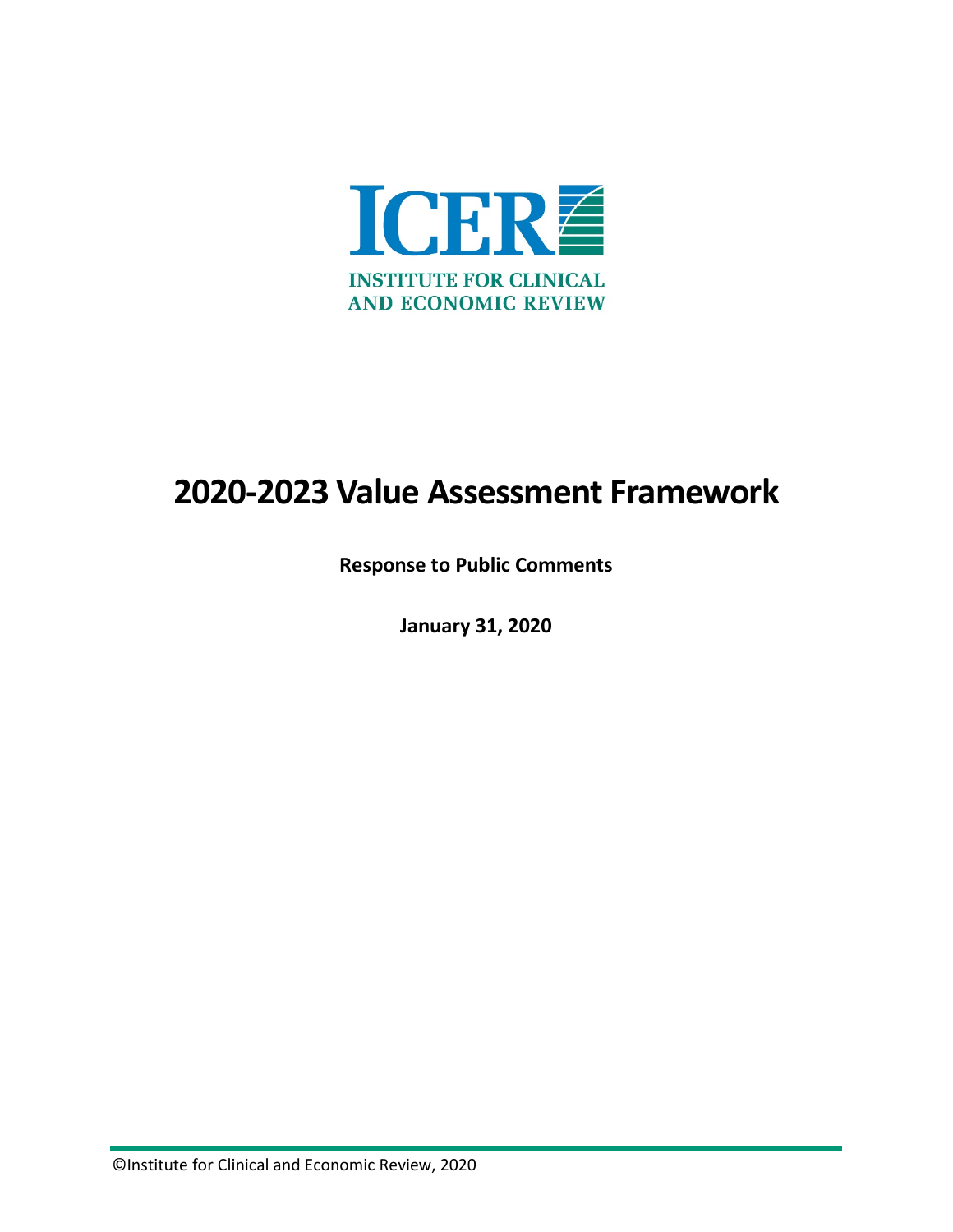## <span id="page-1-0"></span>**Table of Contents**

i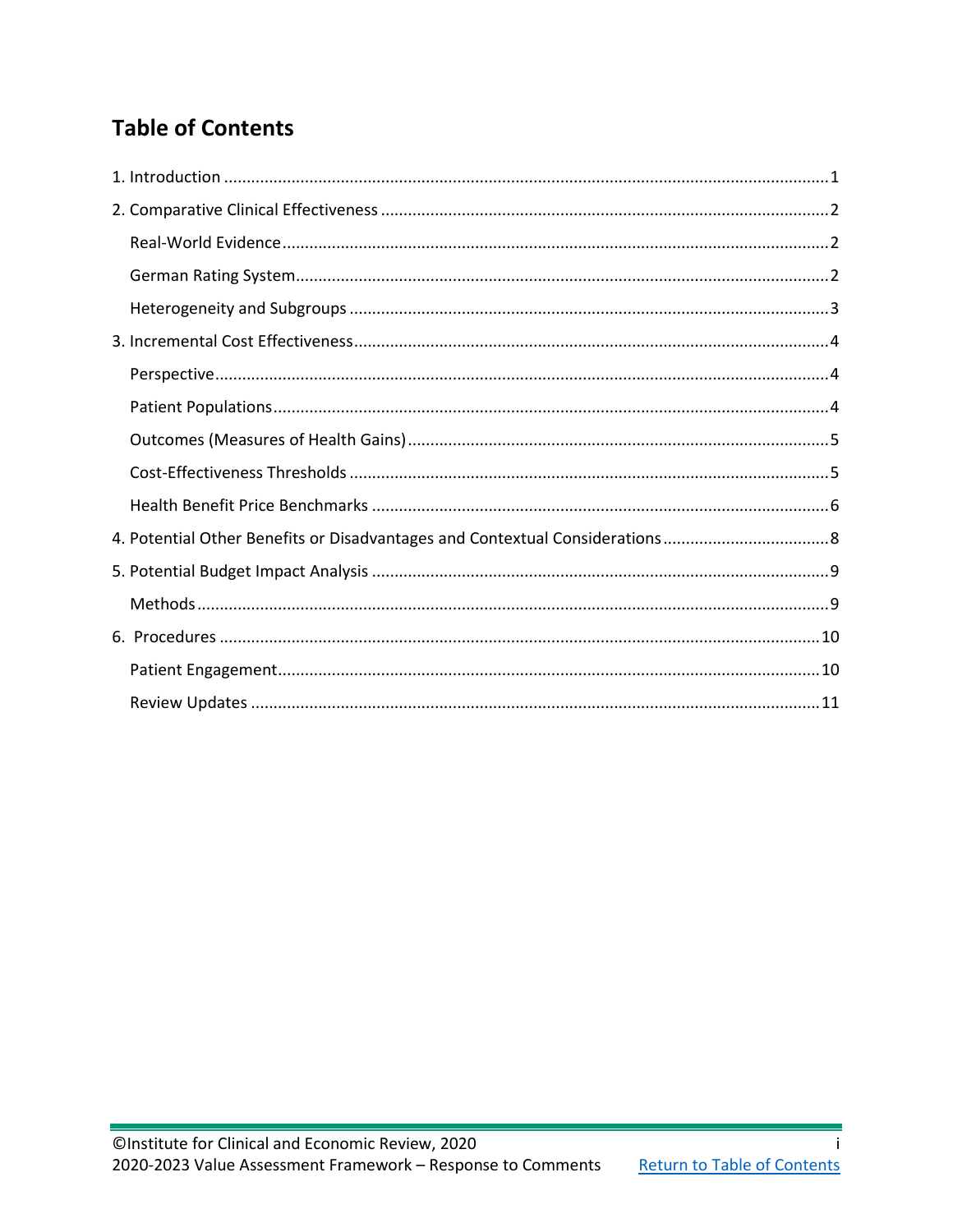## <span id="page-2-0"></span>1. Introduction

ICER thanks the 60 organizations who provided input during an open call for suggested revisions and the 41 organizations who gave feedback on the draft proposals released in August 2019. We deeply appreciated the time, thought, and effort that went into each of these submissions, and apologize for not being able to respond in-depth to all of the comments we received. Readers of this document are encouraged to view it as a complement to the justifications provided in the draft [revisions proposed](https://icer-review.org/material/2020-value-assessment-framework-proposed-changes/) in August 2019, as well as the rationale provided in the [2020-2023 Value](https://icer-review.org/methodology/icers-methods/icer-value-assessment-framework-2/)  [Assessment Framework](https://icer-review.org/methodology/icers-methods/icer-value-assessment-framework-2/) itself. This, in particular, applies to suggestions and criticisms that we have not addressed in this document.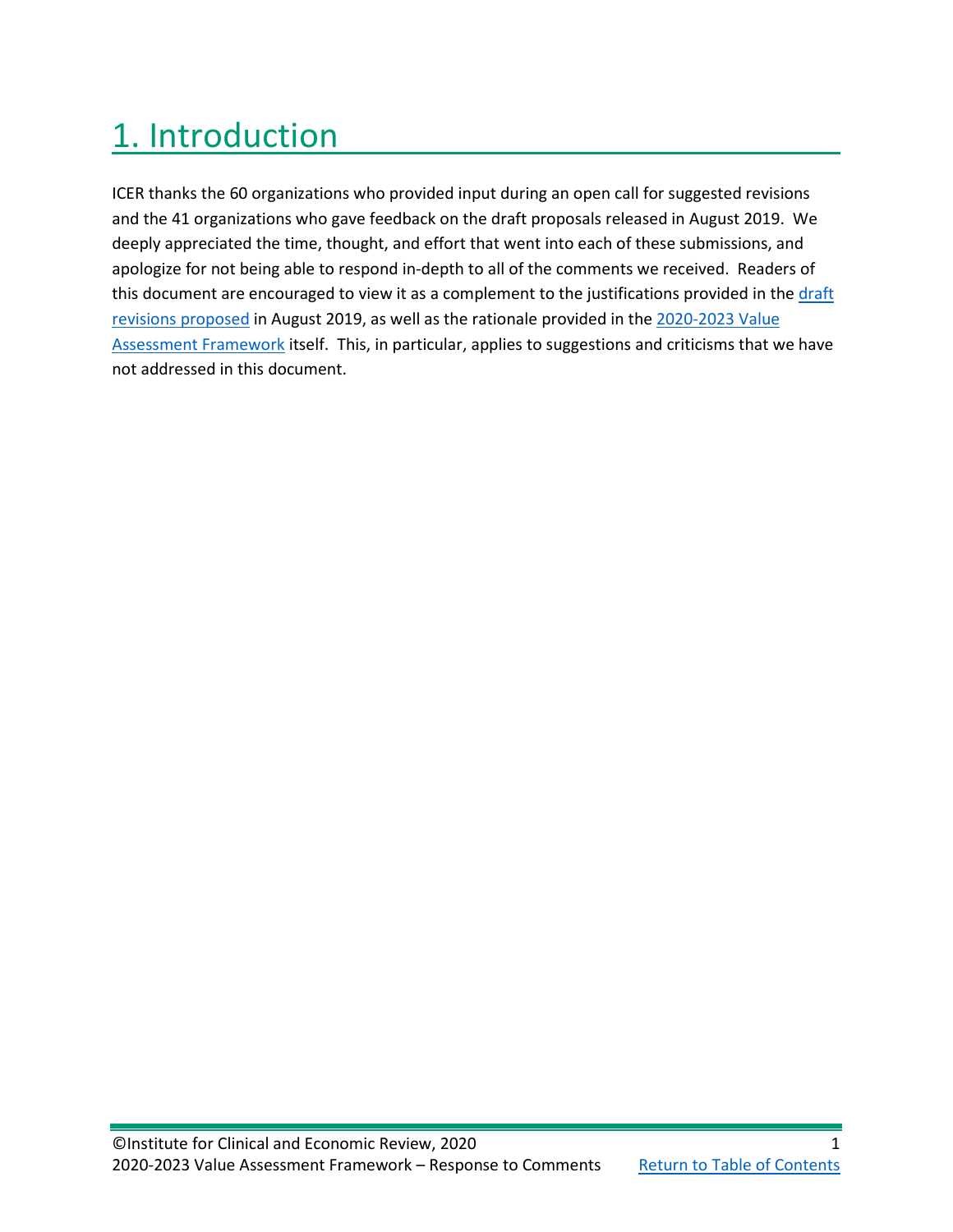# <span id="page-3-0"></span>2. Comparative Clinical Effectiveness

#### <span id="page-3-1"></span>**Real-World Evidence**

*Some commenters were concerned that RCTs did not sufficiently reflect the net health benefit of an intervention and therefore wanted ICER to increase the amount of real-world evidence (RWE) used in its reports to provide additional data or relevant contextual information. Others wanted reassurance that only high-quality validated RWE would be used. Still others believed a value assessment was not possible without RWE.*

ICER has always incorporated RWE in its reports and has a commitment to further explore how "real-world" evidence can contribute to a more comprehensive and accurate view of the risks, benefits, and costs associated with any intervention. ICER will also apply best practices in realworld data analysis as described in guidelines from ISPOR and other authoritative methods bodies. Further our commitment to the use of RWE extends not only from using available published sources, but includes the possibility of working with life science companies, patient groups, or data aggregator companies to develop and analyze new sources of real-world evidence in a way that will meet the evidentiary standards relevant to the questions being addressed.

In short, ICER has a flexible and ecumenical approach to sources of evidence and, while stressing the importance of the rigor of clinical trial data in any assessment, the value framework and ICER's methods incorporate multiple sources and types of evidence, seeking the evidence that is most helpful in understanding the long-term net health benefits for patients of different care options.

### <span id="page-3-2"></span>**German Rating System**

*Although there is enthusiasm for a standard international approach to rating evidence, commenters were concerned that ICER's proposal to cross-reference evidence ratings with the German system would complicate, rather than clarify, interpretation of ICER's report findings. Commenters noted that judgements of benefit are somewhat subjective and may vary across cultures and health care systems.* 

ICER's proposal to provide complementary evidence ratings using the German categories of "added benefit" was motivated by the belief that a secondary rating system could provide decision makers with different ways to consider the strength of evidence behind new interventions. We intended for the crosswalk to spur further dialogue and calibration of evidence assessments across important pharmaceutical markets. Nevertheless, stakeholder feedback suggested that this approach carried the inherent risk of confusing decision makers. Therefore, after careful consideration of these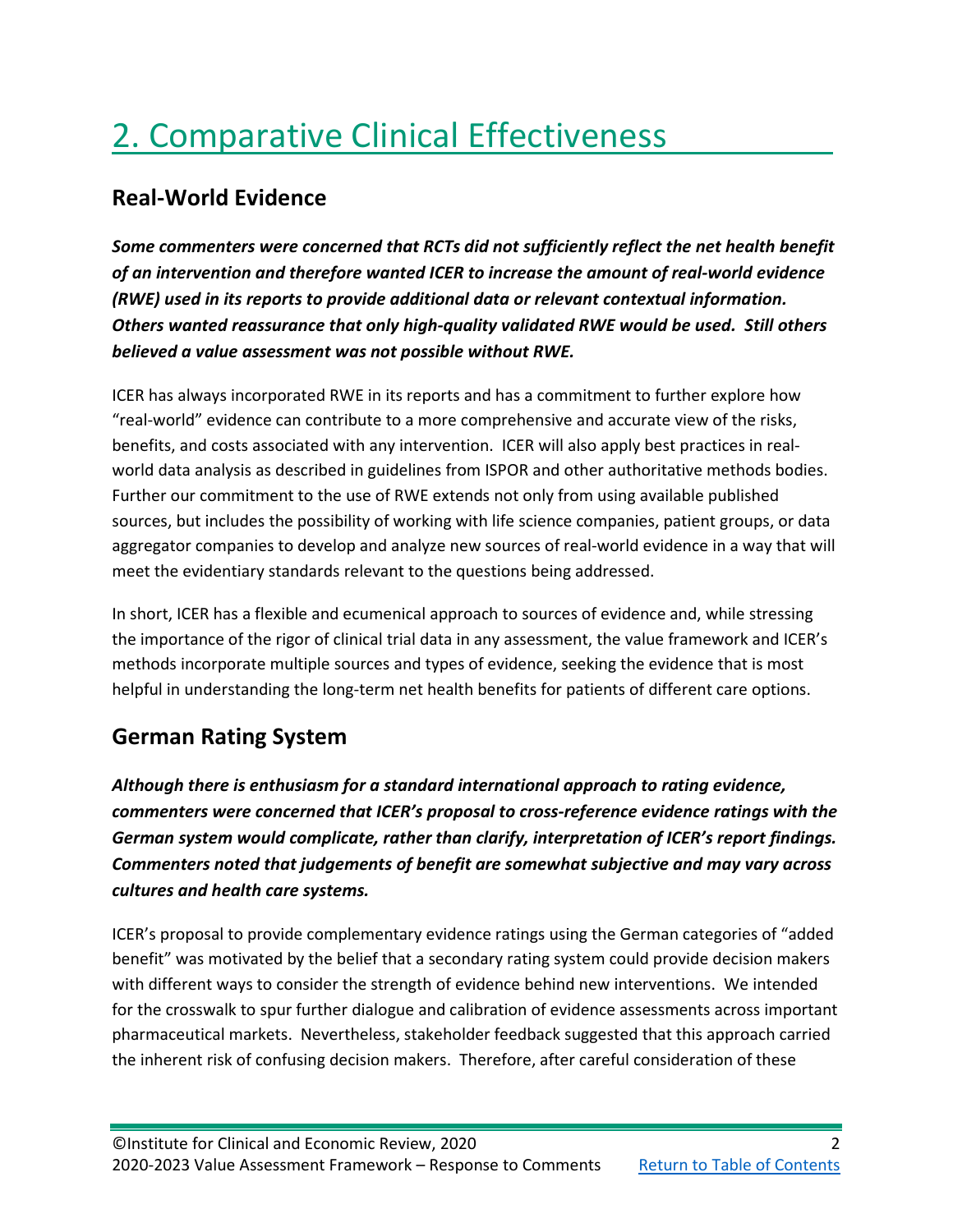comments, ICER will not seek to translate its judgments of evidence into the rating system for added clinical benefit used in Germany.

### <span id="page-4-0"></span>**Heterogeneity and Subgroups**

#### *Commenters said that ICER should highlight patient heterogeneity and subgroup effects when discussing the clinical benefits and harms of treatments; they also noted that ICER's evidence ratings should account for subgroup differences.*

ICER's reports highlight and will continue to highlight subgroup effects as part of our presentation of the clinical evidence. In order to broaden the discussion of heterogeneity and subgroups in our Evidence Reports, all reports will now include a sub-section called "Heterogeneity and Subgroups", either to present the primary discussion of subgroup effects, or to highlight the other sections of the evidence review that discuss subgroup effects. Depending on the nature of the evidence, the health technology under consideration, and the magnitude of the subgroup effects, subgroup differences may on occasion carry through to different evidence ratings for different subgroups. In addition, when there are substantial knowable subgroup effects, subgroup economic analyses have been and will continue to be undertaken, pending data availability, when ICER believes that the health technologies are likely to be approved or have been used extensively within these subgroups of interest.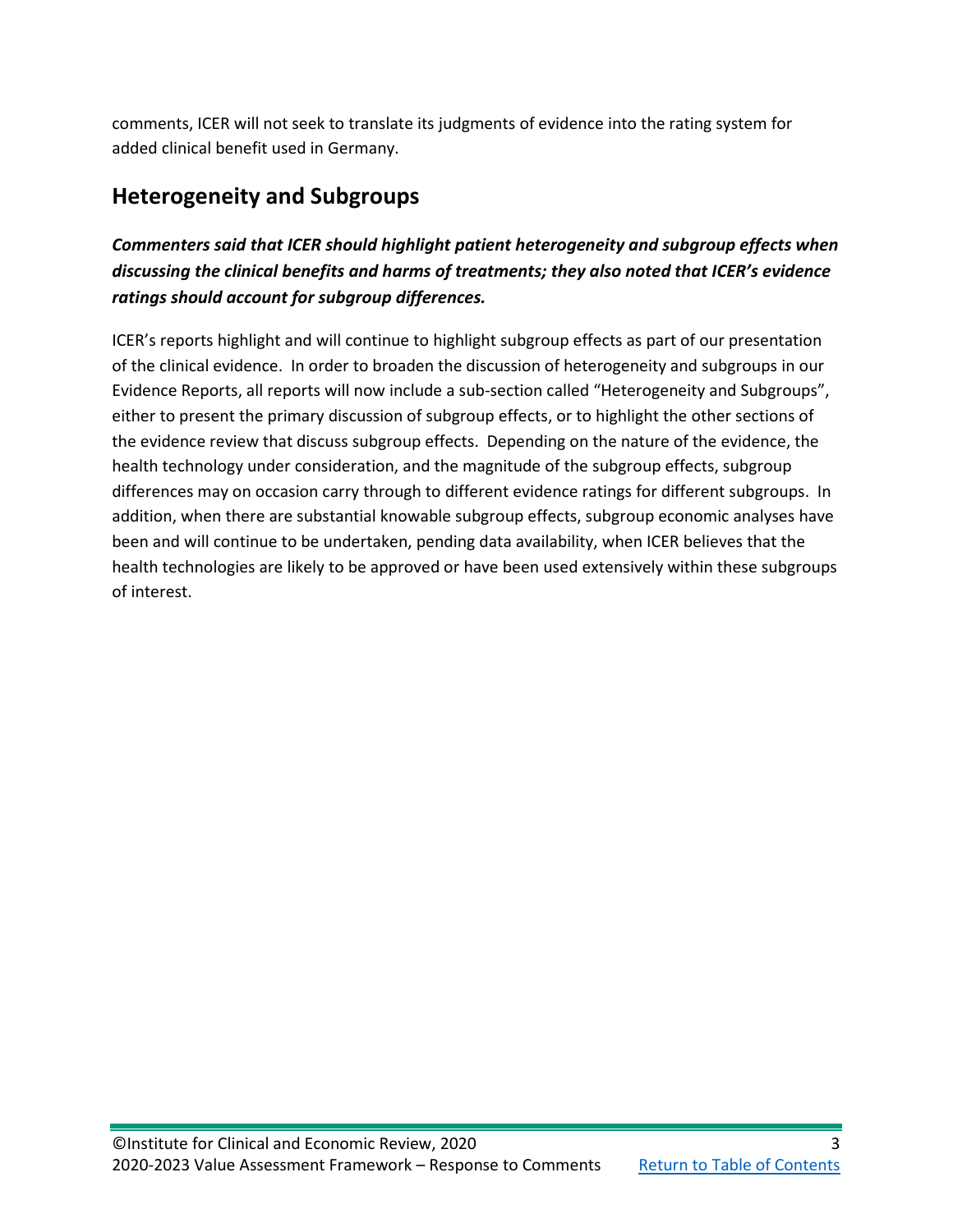## <span id="page-5-0"></span>3. Incremental Cost Effectiveness

#### <span id="page-5-1"></span>**Perspective**

#### *Commenters said that ICER should include both the health care and societal perspective analyses as co-base cases in all reports.*

ICER's value framework continues to use the health care system perspective for the base case, as the most relevant for decision-making by insurers, provider groups, and policymakers in the United States. However, ICER acknowledges that there are cases in which the societal perspective may produce substantially different incremental cost-effectiveness ratios than the analysis using the health care sector perspective.

ICER's value framework will now promote the societal perspective analysis to be a co-base case along with the health care perspective when the societal costs of care are large relative to the direct health care costs and the impact of treatment on these costs is substantial (i.e., there are substantial differences in the cost effectiveness findings between the two perspectives). This will be applied for all reviews when the impact of care outside the health system is substantial in proportion to health effects, not just those of treatments for ultra-rare disease. In cases where ICER calculates incremental cost-effectiveness from the health care system perspective as its base case, we will continue to perform a societal perspective analysis in a scenario including work productivity and other indirect impacts when available.

### <span id="page-5-2"></span>**Patient Populations**

#### *Commenters said that ICER should account for patient heterogeneity by including subgroup analyses in its models and accounting for differences in patient characteristics and preferences.*

ICER's Evidence Reports will now include a sub-section on "Heterogeneity and Subgroups" in order to broaden discussion of heterogeneity and subgroups within the patient population. Our Reference Case calls for the inclusion of different patient subgroups when analyzing the costeffectiveness of health technologies, to the extent possible. ICER's economic evaluations will include analysis of patient subgroups when robust data and relevant inputs from clinical trials and/or real-world evidence are available to do so. Such subgroup analyses have been and will continue to be undertaken when ICER believes that health technologies are likely to be approved or have been used extensively within these subgroups of interest, and as mentioned earlier, pending data availability.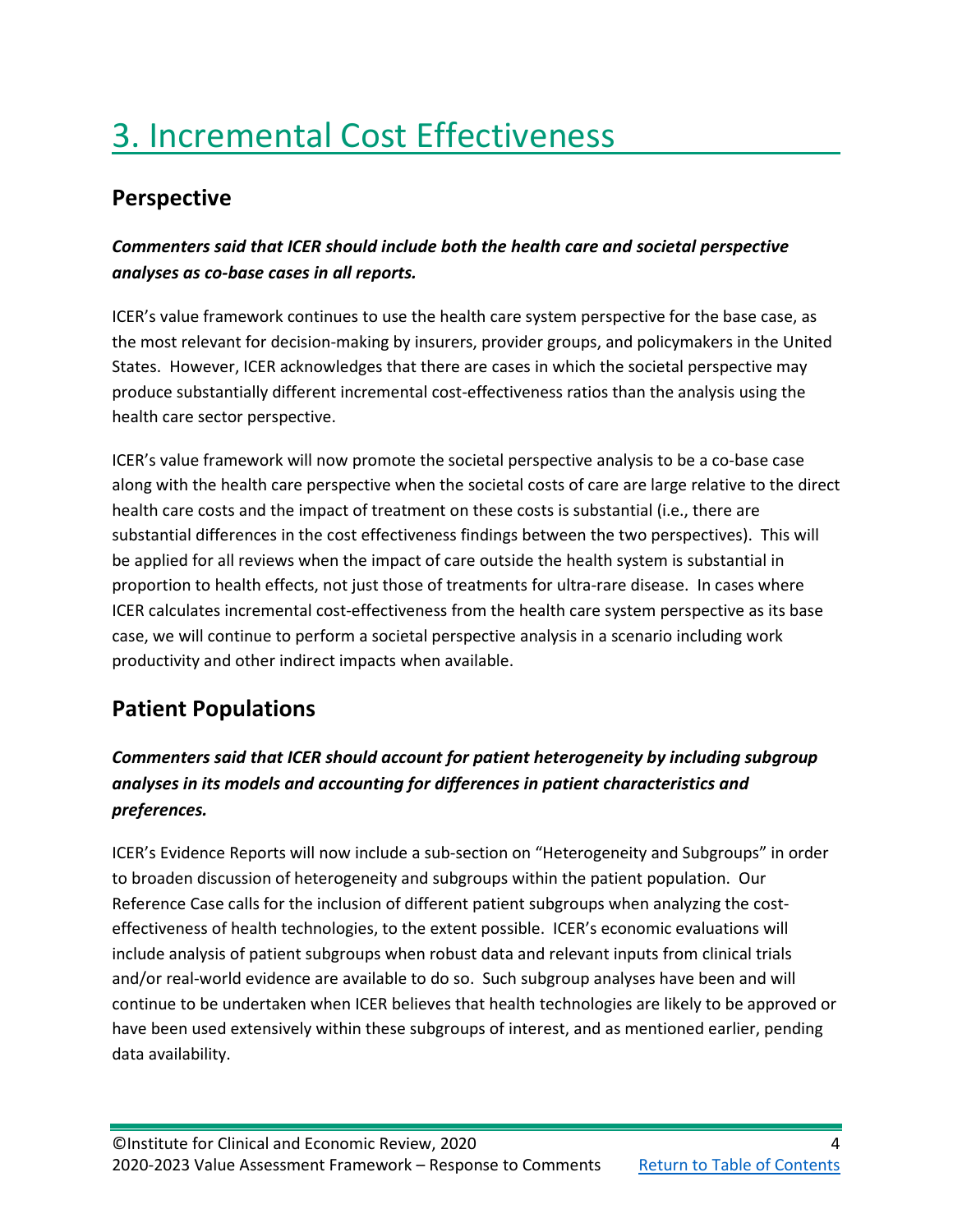In addition, this sub-section will discuss treatments' potential impact on socioeconomic inequality when relevant, and may include a scenario analysis discussing potential impacts on inequality when the appropriate data are available. We have sought to explore different ways that we might capture this social value in our reviews. While we cannot directly apply published inequality indices given lack of data in the US context, we will explore the possibility of using modified versions as scenario analyses in reviews where this is especially relevant.

### <span id="page-6-0"></span>**Outcomes (Measures of Health Gains)**

*Several commenters said that ICER should no longer use the quality-adjusted life year (QALY) as a metric in its analyses. Other commenters suggested that ICER use alternatives to the QALY, such as the quality- and risk-adjusted life years (QRALY) or disability-adjusted life years (DALY).*

ICER's assessments report several complementary outcome measures, including quality-adjusted life-years (QALYs), equal value life years gained (evLYG), life-years, and a condition-specific outcome achieved (e.g., treatment response, event avoided). ICER includes the QALY as the academic and policy standard for measuring how well a medical treatment improves and lengthens patients' lives, making treatments that alleviate serious illness look especially valuable. Because the QALY records the degree to which a treatment improves patients' lives, treatments for people with serious disability or illness have the greatest opportunity to demonstrate more QALYs gained and justify a higher price. Other measures, such as disability-adjusted life-years (DALY) or quality- and riskadjusted life years (QRALY), are more recent than the QALY and have not been commonly used in the US setting.

### <span id="page-6-1"></span>**Cost-Effectiveness Thresholds**

#### *Commenters said that ICER should adopt variable WTP thresholds based on factors such as societal preferences, or disease characteristics such as patient age, unmet need or lack of alternative treatments.*

ICER's reports will provide a set of results using standardized cost-effectiveness thresholds from \$50,000-\$200,000 per QALY and per evLYG. ICER will provide cost-per-QALY results at \$50,000, \$100,000, \$150,000 and \$200,000 per QALY and per evLYG for all assessments, including those for treatments of ultra-rare disorders. The range for health benefit-based price benchmarks remains \$100,000-\$150,000 per QALY and evLYG, reflecting commonly cited cost-effectiveness thresholds between \$100,000 and \$150,000 per QALY gained. However, ICER's Evidence Reports will present a broader range of results symmetrically around this range, from \$50,000-\$200,000 per QALY/evLYG.

This range is meant to accommodate the needs of decision-makers in the US to think about their own desired interpretation of cost-effectiveness thresholds while considering uncertainty, other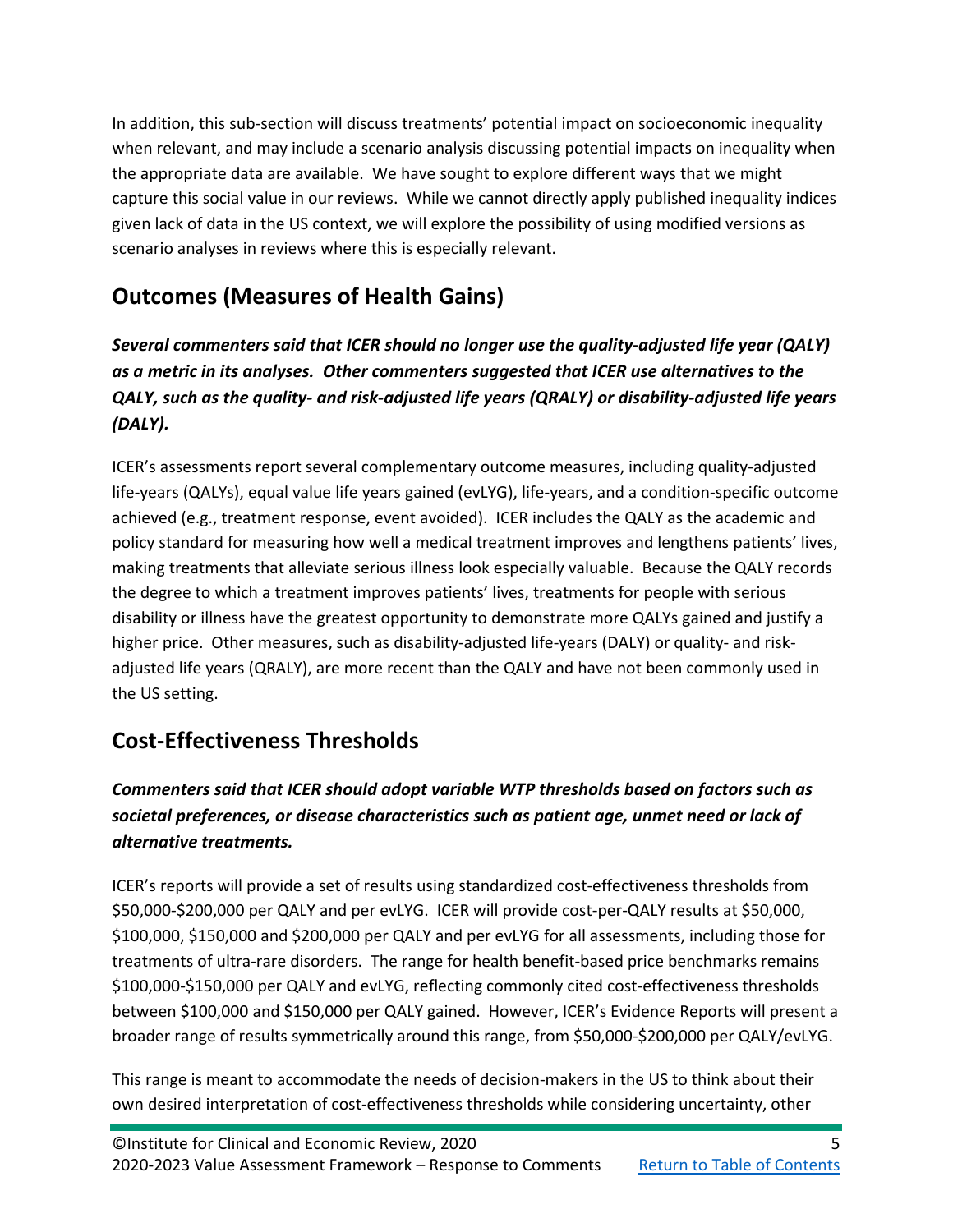benefits or disadvantages, and contextual considerations. We appreciate the idea that decisionmakers in the US and international settings may give special weighting to other benefits and contextual considerations that could lead to coverage and funding decisions at higher thresholds for some conditions such as ultra-rare diseases than may be applied to decisions about other treatments. However, we feel it important on an equity basis to maintain a consistent range of cost-effectiveness thresholds, while acknowledging that policymakers may choose alternative thresholds.

#### <span id="page-7-0"></span>**Health Benefit Price Benchmarks**

#### *Commenters said that ICER should modify its health-benefit price benchmarks to use different thresholds or ranges.*

ICER will continue to report price benchmarks that would achieve cost-effectiveness thresholds of \$100,000 and \$150,000 per QALY and per evLYG in its reports. However, we will now call these "Health-Benefit Price Benchmarks," rather than value-based price benchmarks. Note that this change is meant to underscore that we are looking at the added health benefit of new treatments. ICER's health benefit price benchmarks suggest a price range, net of any discounts and rebates, that aligns fairly with a treatment's added benefits for patients over their lifetime. Prices at or below these thresholds help ensure that the health benefits gained by patients using new treatments are not outweighed by health losses due to long-term cost pressures that lead individuals to abandon care or lose health insurance.

ICER believes that there is a confluence of results between research exploring opportunity cost thresholds and willingness to pay thresholds in the US setting, although for conceptual reasons, ICER favors a view of thresholds based in an opportunity cost paradigm. While there is a case for multiple thresholds based on willingness-to-pay which may differ by payer type, there is also a widely accepted ethical goal in the US to have a common standard of care available for all patients, albeit with acknowledged differences in access due to network constraints, out-of-pocket payment, and other benefit design features. That the US does not yet achieve the goal of a common standard of care available for all patients does not imply, in our view, that ICER should abstain from framing a range of cost effectiveness that should apply broadly across many, if not all, health insurance systems in the US.

Despite the lack of an explicit overall budget for health care in the US, the current environment of the US health care system is one in which policy-makers sense that the opportunity cost for current spending is already substantial, and that real harm is being done as health care costs continue to rise. We believe that anecdotal evidence and testimony from these policymakers further supports ICER's decision to apply an opportunity cost approach to a threshold range, the goal being to ensure that the prices paid for health gains from effective new treatments are aligned with the magnitude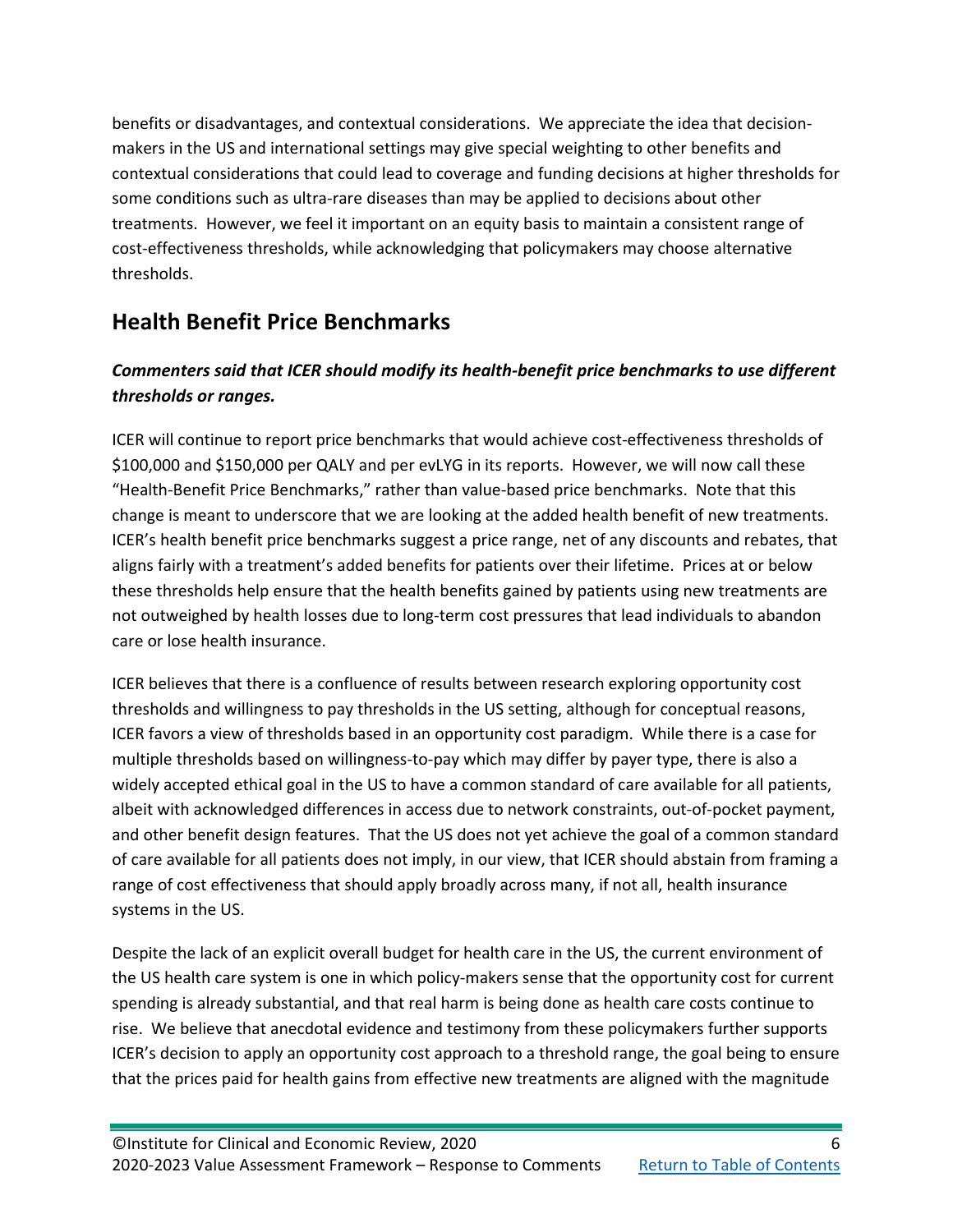of those health gains, such that greater health is not lost through the effects of rising health costs at the system and societal level.

Therefore, ICER continues to use the cost-effectiveness range of \$100,000 to \$150,000 to support health benefit price benchmark recommendations. ICER recognizes that single cost-effectiveness thresholds should not be used as a blunt decision rule, and that decision-makers may want to consider different thresholds given their own view of their opportunity costs and their interpretation of a treatment's potential other benefits and contextual considerations. For more information regarding ICER's rationale for the cost-effectiveness threshold range used for the health benefit price benchmarks, please see Appendix D of ICER's Value Assessment Framework.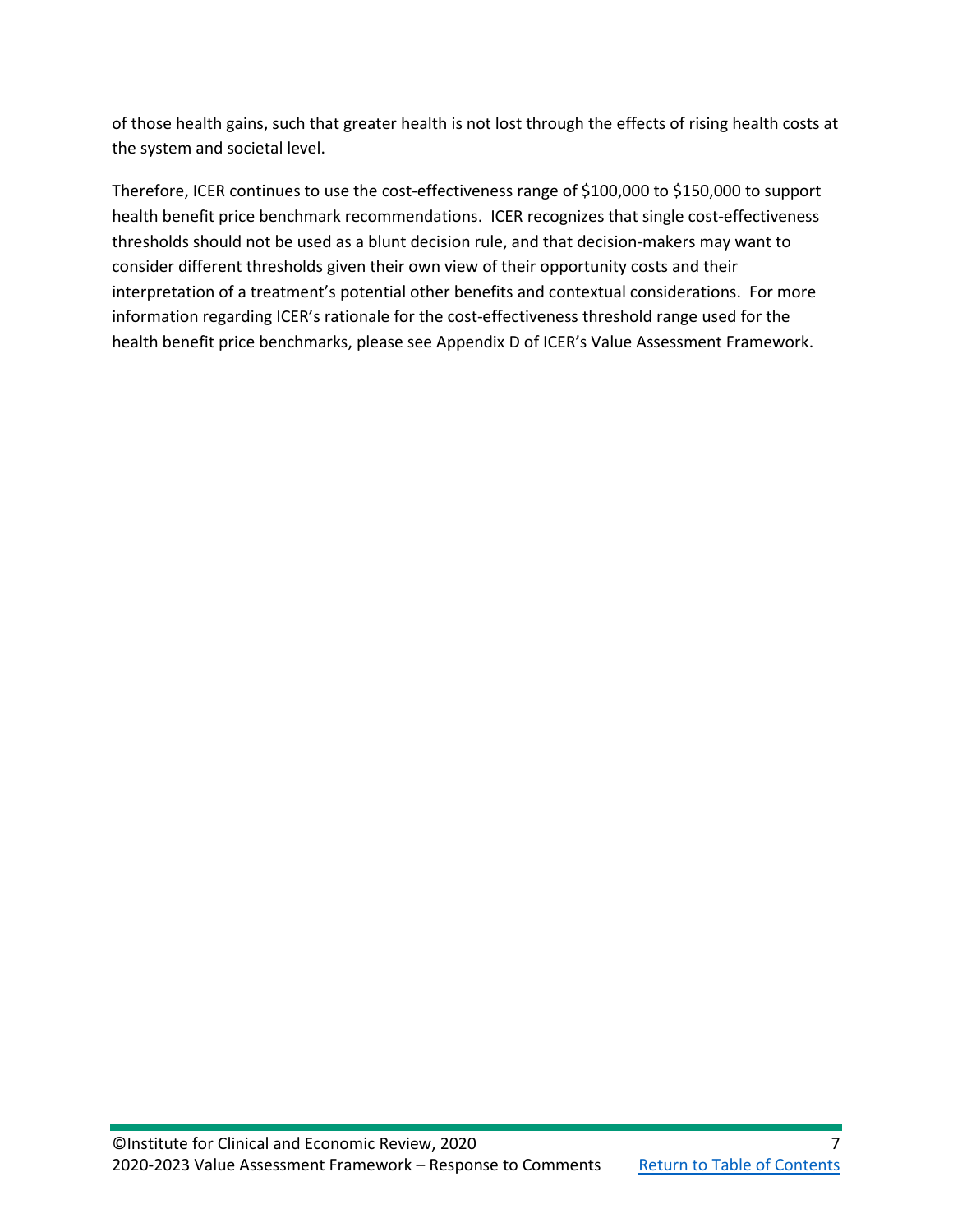# <span id="page-9-0"></span>4. Potential Other Benefits or Disadvantages and Contextual Considerations

*Several organizations commented on the additional category representing treatments that offer a special advantage to patients by virtue of a notably different balance or timing of benefits and risks. The majority of these comments pertained to whether this category encompasses the concept of "value of hope," and noted alternative definitions of the concept.*

ICER appreciates the discussion surrounding this potential other benefit. We continue to believe that the concept of "value of hope" is poorly named to convey the advantages that some treatments may offer if they have a distinctly different timing or balance of risks and benefits compared to other available treatments. As mentioned in our proposals document, the classic example of this concept is a treatment for cancer that may have, overall, the same total QALYs gained as existing options, but which has a higher risk of short-term death and a higher chance of longer-term survival. For risk-taking patients this treatment option, although its QALYs are identical to other options, offers a special advantage. We note that this definition encompasses the concept raised by some commenters – the ability to live a longer and/or healthier life and to enjoy the attendant experiences. We note that choice is an important element in this concept, whether it be for the first available treatment that is compared to standard of care, or a new treatment that provides a different set of advantages or disadvantages related to the timing of benefits and risks than existing options.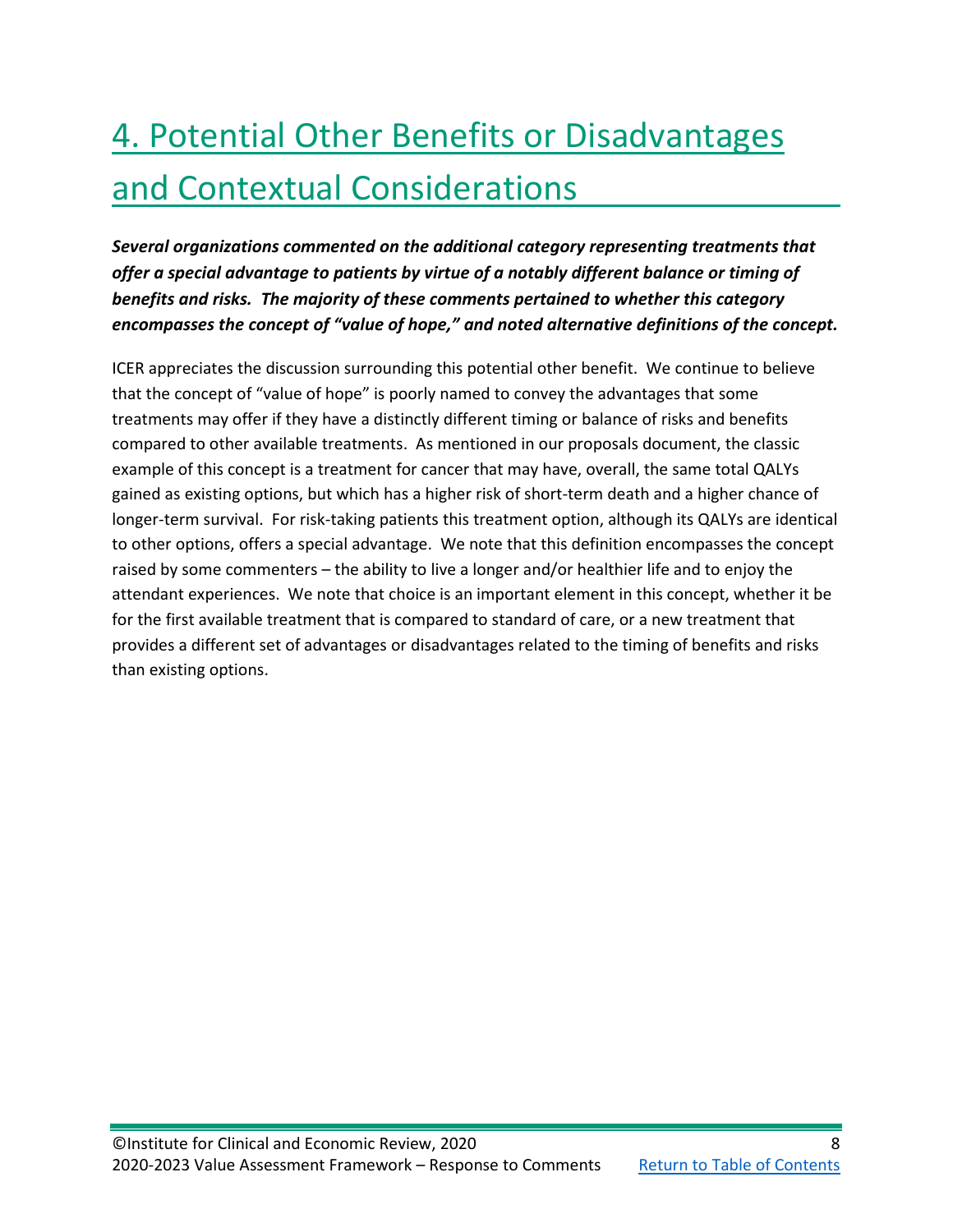## <span id="page-10-0"></span>5. Potential Budget Impact Analysis

#### <span id="page-10-1"></span>**Methods**

#### *Commenters said that ICER should report per-patient budget impact results and should use historical data from analogous conditions/treatments to predict uptake of new treatments in its potential budget impact analyses.*

ICER will present the results of its potential budget impact analyses as a cumulative per-patient potential budget impact for each year over a five-year time horizon, with results being presented graphically for each intervention assessed. ICER would also like to note once again that our potential budget impact analysis does not attempt to estimate the uptake of a new intervention. Rather than try to estimate real-world uptake, the analysis presents information on a national level that allows stakeholders to ascertain the potential budget impact of a new service given a range of prices. The goal of ICER's potential budget impact analysis is to estimate the net cost per patient treated with new interventions so that decision-makers can use their own assumptions about uptake and pricing to determine their own estimate of potential budget impact. We also seek to produce calculations that will help policy makers identify situations in which the potential uptake of a new treatment, at various pricing levels, might exceed a budget impact threshold that signifies that the budget impact in the near term (over five years) would contribute to overall health care cost growth at a higher rate than growth in the national economy (plus 1%).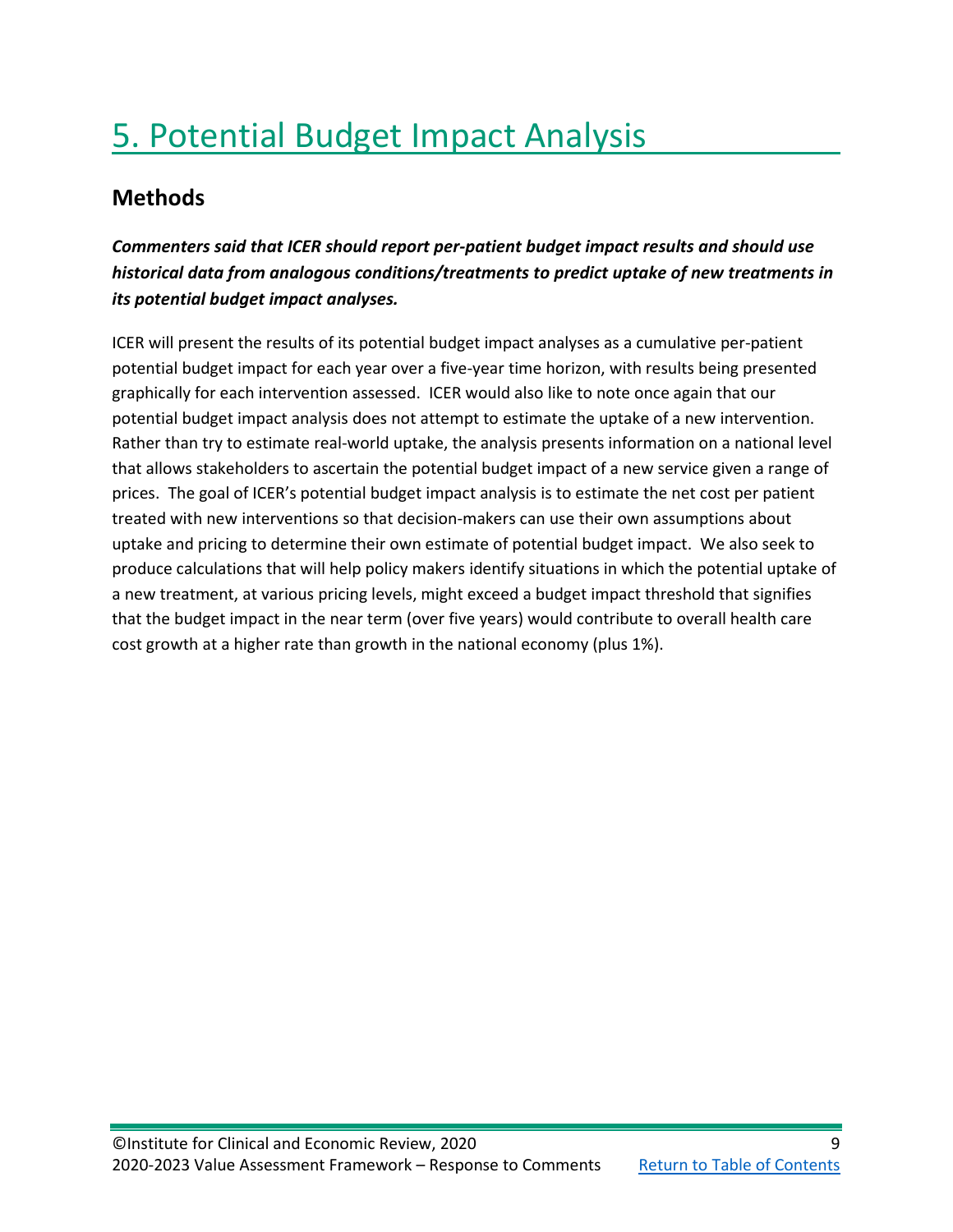## <span id="page-11-0"></span>6. Procedures

#### <span id="page-11-1"></span>**Patient Engagement**

*Commenters suggested several revisions to ICER's proposals regarding patient engagement. These included the creation of disease-specific advisory workgroups, a standing patient advisory committee, and earlier stakeholder notifications. In addition, comments were generally supportive of ICER proposals to create a standalone report section on "Patient Perspectives" that will include a subsection on "Impact on Caregivers" and formal postmeeting debriefs with engaged patient groups.*

ICER thanks commenters for their feedback on our approaches to patient engagement and, in reflection of these comments and ongoing conversations with other patient groups, has incorporated many of these suggestions into an expanded Patient Engagement Program, described in Section 6.3 of the 2020-2023 Value Assessment Framework. With regards to the advisory role played by patient organizations, ICER has adopted somewhat similar approach to early outreach to patient groups from major disease areas (i.e., rheumatoid arthritis, psoriasis, multiple sclerosis, etc.) under which we will hold annual discussions with major patient groups to gather their perspectives on new developments that may need to be considered in an updated assessment. ICER will also provide earlier notification and guidance to patient groups outside of these specific stakeholders, generally when it has greater than 50% certainty that it may pursue a review of a specific technology. We believe this approach will balance the importance of early outreach to patient organizations, as noted by commenters, with the possibility that a new development will lead ICER to select another topic for review. These early conversations will provide an opportunity for patient groups to familiarize themselves with ICER's processes, and identify sources of RWE and/or opportunities to generate new RWE describing patient preferences and perspectives.

In addition, ICER looks forward to its continued work with the patient community to improve its approach to patient outreach and engagement (i.e., improved engagement guides, educational webinars, etc.), details of which will be released as they are available in the coming year.